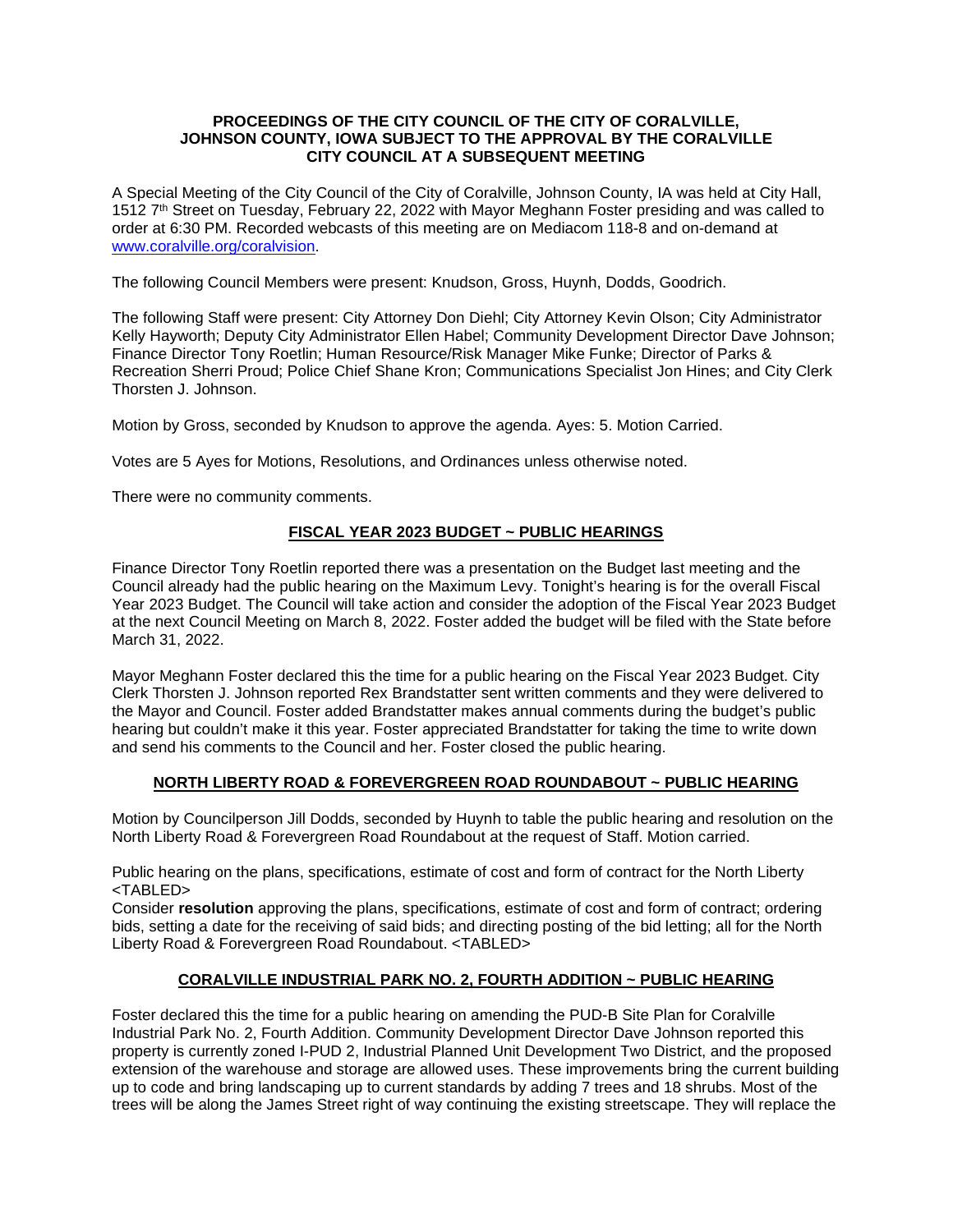corrugated metal on the front of the building with stucco and a brick panel base to conform to Chapter 165.52(5) of the City Code. Johnson added City staff have reviewed the amended site plan and found it to be consistent with the Coralville Community Plan, zoning, applicable development standards and City code. The Planning & Zoning Commission vote 5-0 to recommend approval of the amended PUD-B Site Plan for Coralville Industrial Park No. 2 Fourth Addition. There were no other public or written comments. Foster closed the public hearing.

After the resolution was read, Councilperson Mike Knudson thought this is a good improvement to the property and thanked staff for their work.

#### **RESOLUTION NO. 2022-22**

Resolution approving the Amended PUD-B Site Plan for Coralville Industrial Park No. 2, Fourth Addition, Coralville, Iowa, was introduced by Knudson, seconded by Goodrich. A roll call vote was taken. Resolution declared adopted.

#### **BONDS**

After the resolution was read, Roetlin reported this bond finances part of the hotel and conference center improvement project with \$3,000,000.00 in key money from the Hyatt. Permanent financing will be done at a later date after the project is complete. The public hearing will be March 8, 2022.

After the resolution was read, Knudson asked about the final budget for the project. Hayworth responded the total project is estimated to cost \$15,000,000.00. Knudson noted bids are coming in high right now and Hayworth responded Marcus hired a consultant to re-estimate the project using current market conditions.

### **RESOLUTION NO. 2022-23**

Resolution to fix a date of meeting at which it is proposed to take action on the proposal to enter into one or more lease purchase agreements or loan agreements in a principal amount not to exceed \$15,000,000 for improvements to and equipment for the City's hotel and conference center, was introduced by Gross, seconded by Huynh. A roll call vote was taken. Resolution declared adopted.

#### **COOPERATIVE USE AGREEMENT**

Foster noted this is a 15-year agreement with the Iowa Soccer Club for the installation of sports lighting in Soccer Field #3 at the Your Sports Park for a project cost donation of not to exceed \$190,000.00 in exchange for rights of first refusal to rent blocks of time at Soccer Fields #2 and #3 and install City approved signage at Soccer Field #3. Director of Parks & Recreation Sherri Proud added the Iowa Soccer Club has been a long-term renter for the last seven to eight years and they approached Proud three years ago asking if the City was interested in this type of arrangement. COVID delayed things but the Iowa Soccer Club brought this up again last spring. Proud noted this is a 15-year agreement with five options to renew for five-year periods adding an additional 25 years to the agreement. Currently the Iowa Soccer Club uses fields #2 and #3 frequently and will continue to rent them at a rate per hour that is the average of the lit and unlit field pricing. They will also store their soccer goals on site, which they do now. Proud stated this is a great way to provide lighting at field #3 and it will also benefit the popular adult flag football program to an additional lit field. They are also excited to be the home field for the Iowa Soccer Club.

After the resolution was read, Foster confirmed the Iowa Soccer Club will schedule their blocks of time after the Recreation Center has scheduled their programs. Proud responded yes noting the Recreation Department uses Field #1 four to five nights a week, Field #2 for adult flag football and they use them on weekends so this should not affect how they currently use the fields and they are working on the language in the agreement to make sure City programs come first. Knudson asked how late the lights stay on. Proud responded the park is open until 11:00 PM and field use ends between 9:00 PM and 10:00 PM. Lights are out by 10:15 PM or earlier. Proud explained the park was there before any development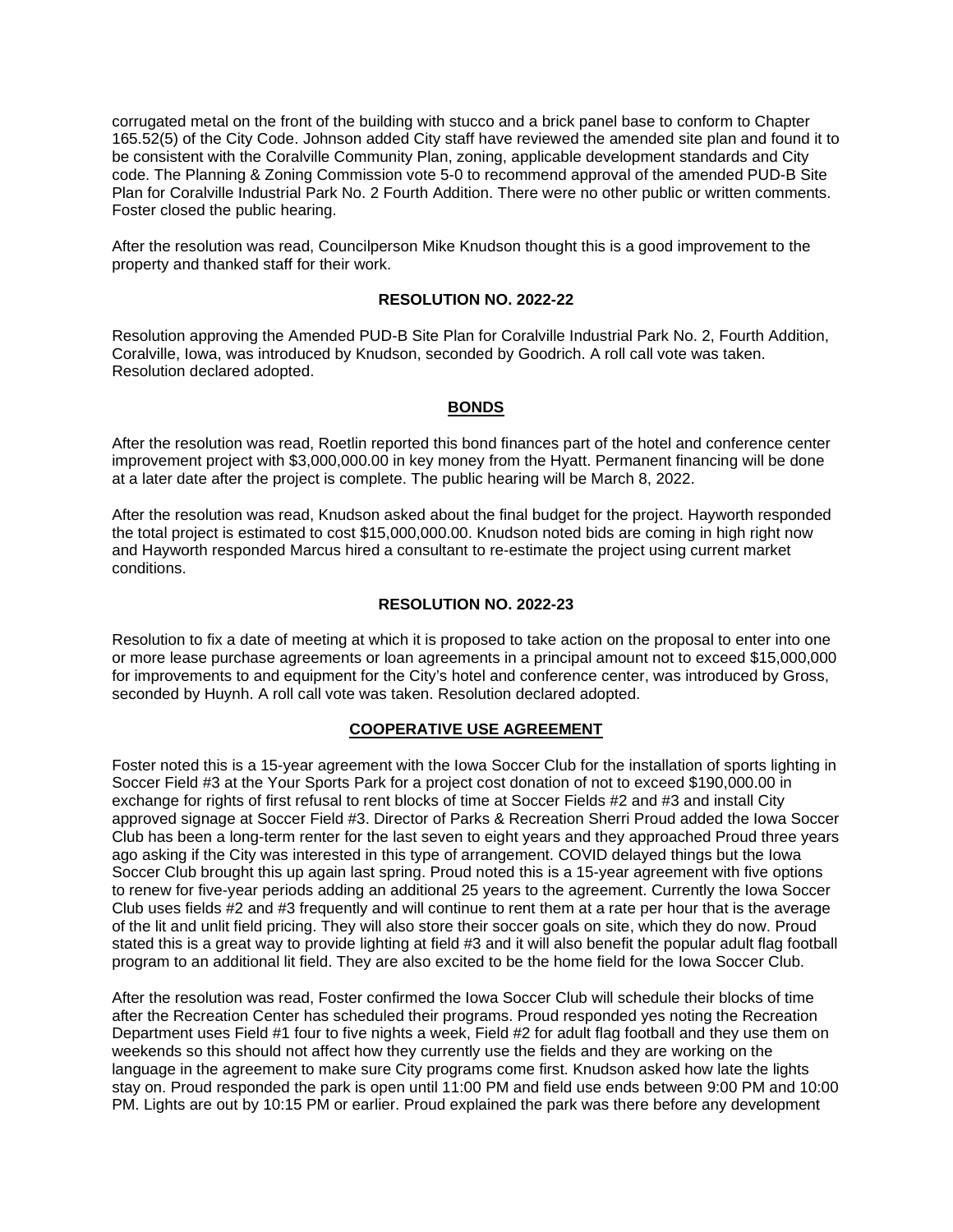and the property owners knew about the park and lighting before they built their homes. Knudson asked if there have been any complaints. Proud responded they only get calls when they forget to ask Musco Lighting to turn off the lights for events cancelled due to weather or other reasons.

## **RESOLUTION NO. 2022-24**

Resolution approving a Cooperative Use Agreement between the Iowa Soccer Club, Incorporated and City of Coralville for the Youth Sports Park Soccer Fields, was introduced by Huynh, seconded by Dodds. A roll call vote was taken. Resolution declared adopted.

# **WEST LAND USE AREA CONNECTION FEES**

A total payment of \$118,931.00 was received from the developer for these water and sewer connection fees.

## **RESOLUTION NO. 2022-25**

Resolution acknowledging payment in full of the West Land Use Area Sewer and Water Connection Fees levied against Lots 11, 12 and 13, Coral Crossing Seventh Addition, Coralville, Iowa, was introduced by Dodds, seconded by Goodrich. A roll call vote was taken. Resolution declared adopted.

# **LICENSE AGREEMENT**

After the resolution was read, City Administrator Kelly Hayworth noted this is for a temporary space for Active Endeavors across from Von Maur while they work on an agreement for a larger permanent space in the Iowa River Landing. Councilperson Mitch Gross stated no City incentives were used to bring Active Endeavors from Iowa City to Coralville and this is 100% a private business decision by Active Endeavors. Foster added there is a communication agreement with neighboring communities when a business chooses to relocate from one to another and Iowa City was informed of this move. Hayworth explained he notified the City Manager of Iowa City when this was first discussed. Hayworth noted the owner of the building where Active Endeavors was located terminated their lease and a new owner took over the business. They had to relocate the business somewhere and chose the Iowa River Landing. Knudson stated he is a customer of Active Endeavors and is glad they are relocating rather than closing. Knudson thinks they will be a great fit for the Iowa River Landing.

## **RESOLUTION NO. 2022-26**

Resolution approving that certain License Agreement with Active Endeavors of Davenport, Inc., was introduced by Goodrich, seconded by Gross. A roll call vote was taken. Resolution declared adopted.

## **MOTION BY DODDS TO APPROVE CONSENT CALENDAR items a-q inclusive:**

- **a)** Approve minutes for the February 8, 2022 Coralville City Council Regular Meeting.
- **b)** Approve Class C Liquor License with Sunday Sales for *Quinton's Bar & Deli*: Eff. 3/15.
- **c)** Approve Class E Liquor License with Fills and Sells Growlers privilege and Sunday Sales for *Kum & Go #524*: Eff. 3/15.
- **d)** Approve Class B Liquor License with Sunday Sales for *Drury Inn & Suites – Coralville*: Eff. 3/15.
- **e)** Ratify payment to **Nesper Sign Advertising, Inc.** for the deposit on the Veterans Memorial Sign (#P40788): \$2,598.00.
- **f)**
- **g)** Approve payment to **The Northway Corporation** for Water Well #12 pump repairs (#16451): \$19,720.00.
- **h)** Approve payment to **Sandry Fire Supply** for firefighter coat and two firefighter pants (#INV-019847): \$16,610.00.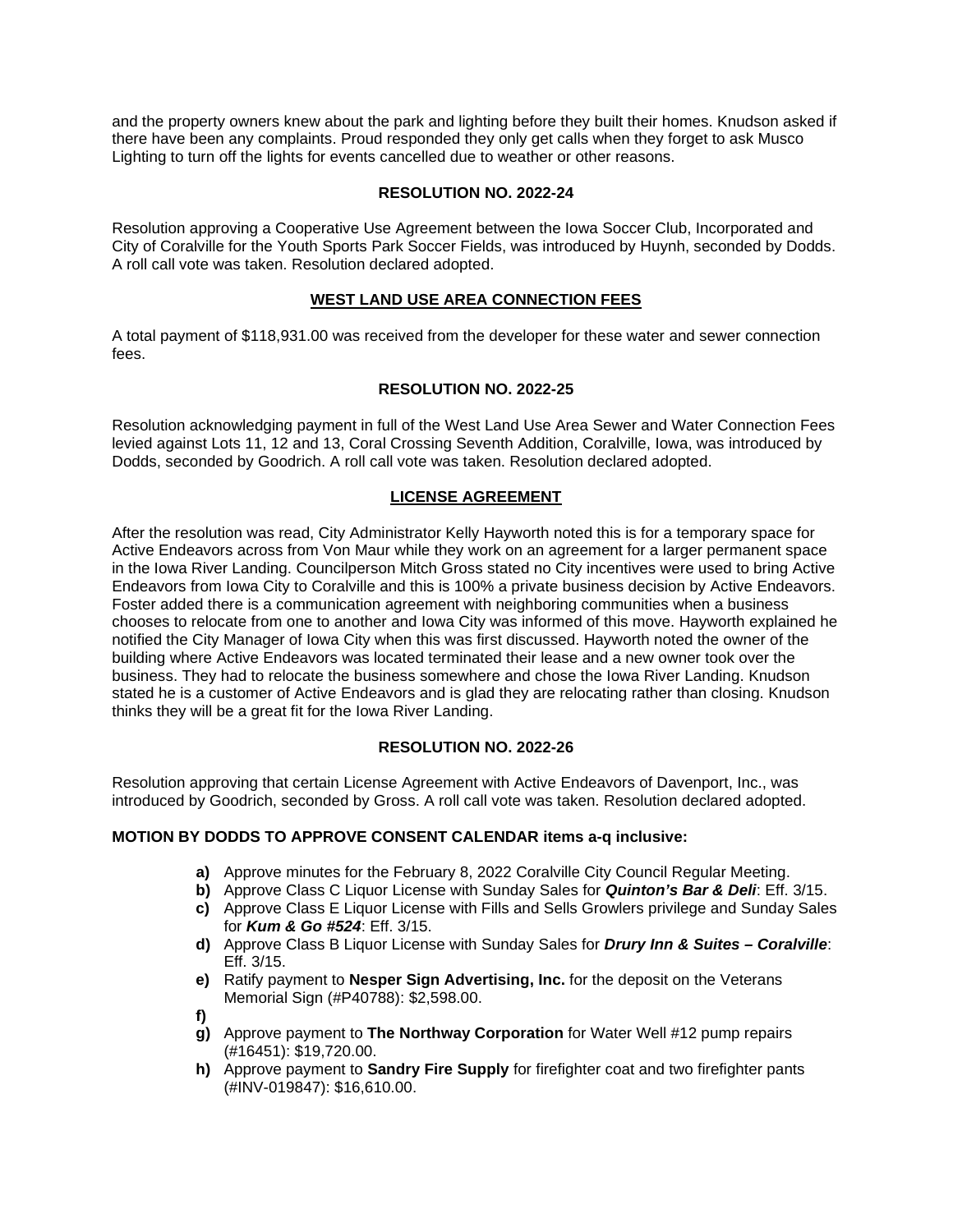- **i)** Approve payment to **Advanced Electrical** for the West and North Ramp Emergency Lighting Inverters Replacement Project (#64315): \$87,800.00. (Contract approved 7/27/2021)
- **j)** Approve payment to **Shive-Hattery, Inc.** for:
	- **i)** IRL Parking Lot 2021 Material Testing (#1211030-1) \$511.32 **ii)**  $5^{th}$  Street Improvements –  $12^{th}$  Ave. to  $20^{th}$  Ave.  $(#1219270-3)$  \$26,132.34
- **k)** Approve payment to **MMS Consultants, Inc.** for University Parkway Extension west of Coral Ridge Avenue ROW Acquisition (#32562): \$1,042.91.
- **l)** Approve payment to **Shoemaker & Haaland** for Clear Creek Trail Connection (#021290.0-4): \$5,490.00.
- **m)** Approve payment to **EOR, Inc.** for:
	- **i)** 5<sup>th</sup> Avenue Storm Sewer (#01147-0007-5) **5th** Avenue Storm Sewer (#01147-0007-5) \$6,715.50<br> **ii)** Central Park Biscuit Creek Improvements (#01147-0008-3) \$861.75
	- **ii)** Central Park Biscuit Creek Improvements (#01147-0008-3).
	- **iii)**  $4^{\text{th}}$  Avenue Place concept grading plan (#01147-0009-2) \$165.00
- **n)** Approve Change Order #3 to **Western Specialty Contractors** for the Town Center Repairs 2021: -\$14,994.53.
- **o)** Approve bid and payment to **Killburg Equipment, LLC.** for one 2023 Freightliner M2 106 with Leach 25CY Alpha III rear loader for the Solid Waste Department for not to exceed \$193,765.00. (This will replace the 2006 Freightliner 25CY rear load garbage truck, Unit #205 which has a trade-in value of \$15,000.00 that has been figured into the quote.)
- **p)** Approve an Estoppel Certificate to provide information to Iowa Latitude, LLC, a limited liability company, and Pacific Life Insurance Company, a Nebraska corporation, regarding the conveyance of Latitude at Iowa River Landing and the related TIF Agreement from the developer to Iowa Latitude, LLC.
- **q)** Approve Bill List for February 22, 2022.

Seconded by Huynh. A roll call vote was taken. Motion carried.

City Administrator Kelly Hayworth had nothing to report at this time.

Mayor Meghann Foster thanked the Streets Department for clearing the streets after this morning's unusual snowstorm. Foster reported she was at the Xtream Arena this afternoon with representatives from the Coralville Central Elementary Family Resource Center, the Kirkwood Elementary Family Resource Center, the Boys & Girls Club to announce that the Xtream Arena and GreenState Credit Union will provide 100 tickets to "Disney on Ice" to Coralville families who could not attend the event otherwise. Executive Director John Boller from the Coralville Community Food Pantry was invited but not able to make it to the announcement. Foster thanked Arena staff and GreenState for making this happen. Foster is very committed to having everyone in the community being able to enjoy the Arena and its events. Foster noted Arena staff are excited and looking for other partnership opportunities in the future. Foster responded to last night's harmful comments from state leaders and lawmakers, as they debated legislation banning transgender athletes from competing in Iowa school sports, to already marginalized and vulnerable youth and adults of the transgender community. Foster made it abundantly clear to everyone transgender children, youth and community members in Coralville are valued, important, cared about and welcome and she will do everything she can to make sure they are supported, safe and included in this community.

City Attorney's Don Diehl and Kevin Olson had nothing to report.

Councilperson Mike Knudson agreed and seconded Foster's comments about the transgender community in Coralville.

Councilperson Mitch Gross also agreed and supported Foster's comments about the transgender community. Gross added transgender sports participation is not an issue at West High where he is principal and the legislature is creating a problem where one doesn't exist. Gross thanked Foster for her words. Gross was happy with the 100-ticket donation from GreenState and the Xtream Arena because it is a priority of his to make sure the Arena is accessible to everyone. Gross reported on the CVB Board